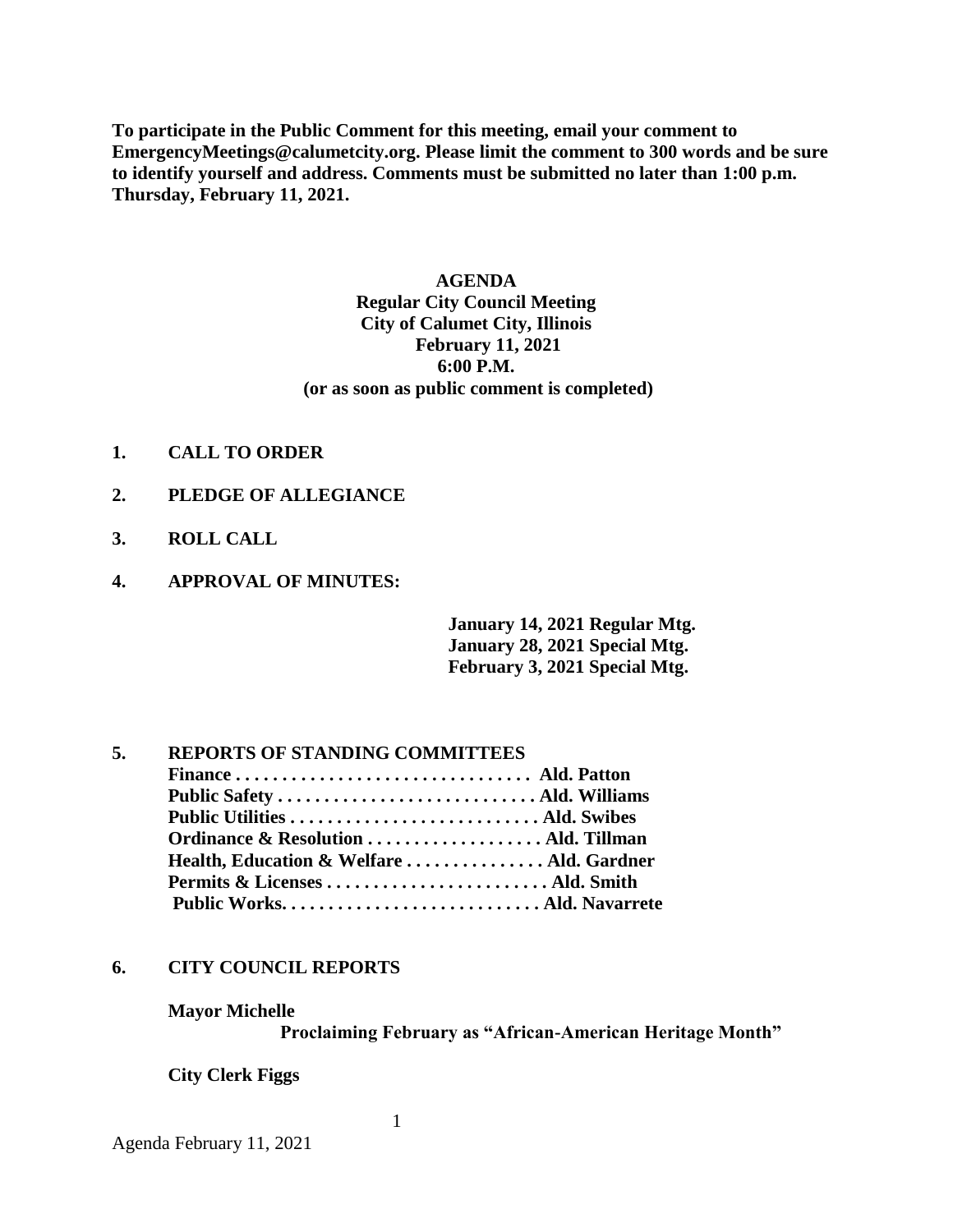**City Treasurer Tarka**

**Alderman Navarrete**

**Alderman Swibes**

**Alderman Tillman**

**Alderman Williams**

**Alderman Gardner**

**Alderman Patton**

**Alderman Smith**

# **7. INFORMATIONAL ITEMS TO BE ACCEPTED AND PLACED ON FILE**

| A. Comcast                                            | <b>RE: Programming Advisory</b>                                                  |
|-------------------------------------------------------|----------------------------------------------------------------------------------|
| <b>B.</b> Comcast                                     | <b>RE: Comcast Customer Annual Report</b>                                        |
| C. City Clerk Figgs                                   | <b>RE: Revenue Report January 2021</b>                                           |
| <b>D. Illinois Commerce</b><br><b>Commission</b>      | <b>RE: Illinois Commerce Commission v.</b><br><b>Commonwealth Edison Company</b> |
| E. Illinois Association of<br><b>Chiefs of Police</b> | <b>RE: Federal Use of Force</b>                                                  |
| <b>F.</b> Waste Management                            | <b>RE:</b> Notice of Class 1 and<br><b>Class 1* Permit Modifications</b>         |

## **8. NEW BUSINESS**

- **A. Various Action Items:**
	- **1. Approve the installation of a "Resident Parking Only" signs at 215 Ruth St. and 235 156th St.; direct Public Works to install.**

Agenda February 11, 2021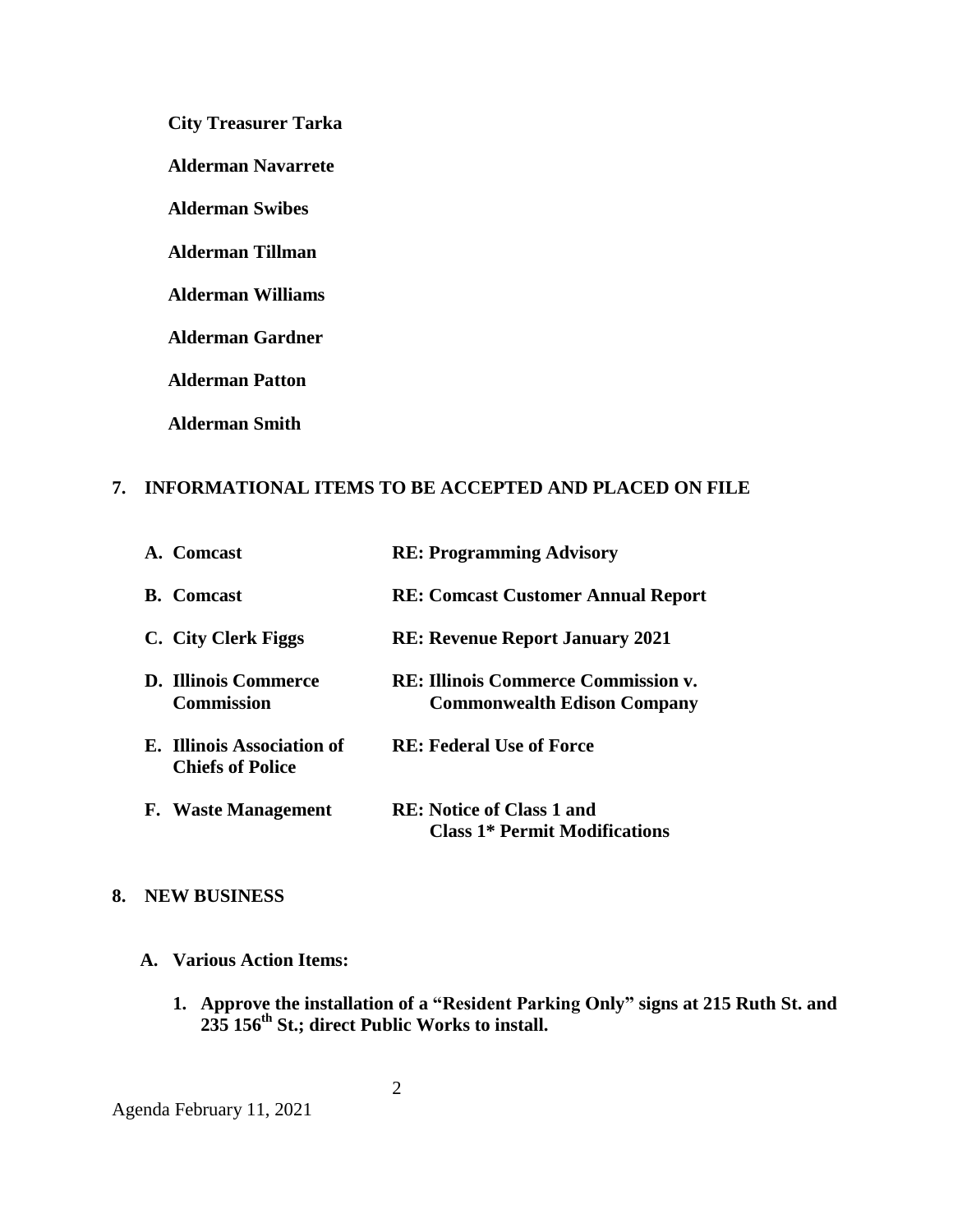- **2. Authorize the City Clerk to advertise for bid for the demolition of the following properties due to unsafe, unsanitary conditions:** 
	- $\bullet$  905 163<sup>rd</sup> St.
	- **307 Merrill**
	- **568 Forsythe**
	- **790 Buffalo**
	- **788 Buffalo**
	- **777 Buffalo**
	- **801 Mackinaw**
	- **906 Williams**
	- **1509 Kenilworth**
- **3. Authorize the Board of Fire & Police Commission to hire one (1) candidate from the current firefighter eligibility list for the due to the resignation of Firefighter Keith Miller.**
- **4. Authorize Construction Engineering Agreement between the City and Robinson Engineering for the residential led service line replacement program utilizing the EPA forgivable loan program.**
- **B. BUILDING PERMITS - None**
- **C. RESOLUTIONS AND ORDINANCES**
	- **1. An Ordinance Amending Section 20-501 "Holidays For Certain Employees" Of The Municipal Code Of The City Of Calumet City Updating Code To Reflect Holidays Observed By The City.**
	- **2. An Ordinance Of The city Of Calumet City, Cook County, Illinois, Authorizing A Loan Agreement With The Illinois Environmental Protection Agency Under The Public Water Supply Loan Program.**
	- **3. A Resolution Commending Brian Bonic On His 21 Years Of Service To the Calumet City Fire Department.**
	- **4. A Resolution Honoring Emanuel "Chris" Welch On His Appointment As Speaker Of The House Of The Illinois General Assembly.**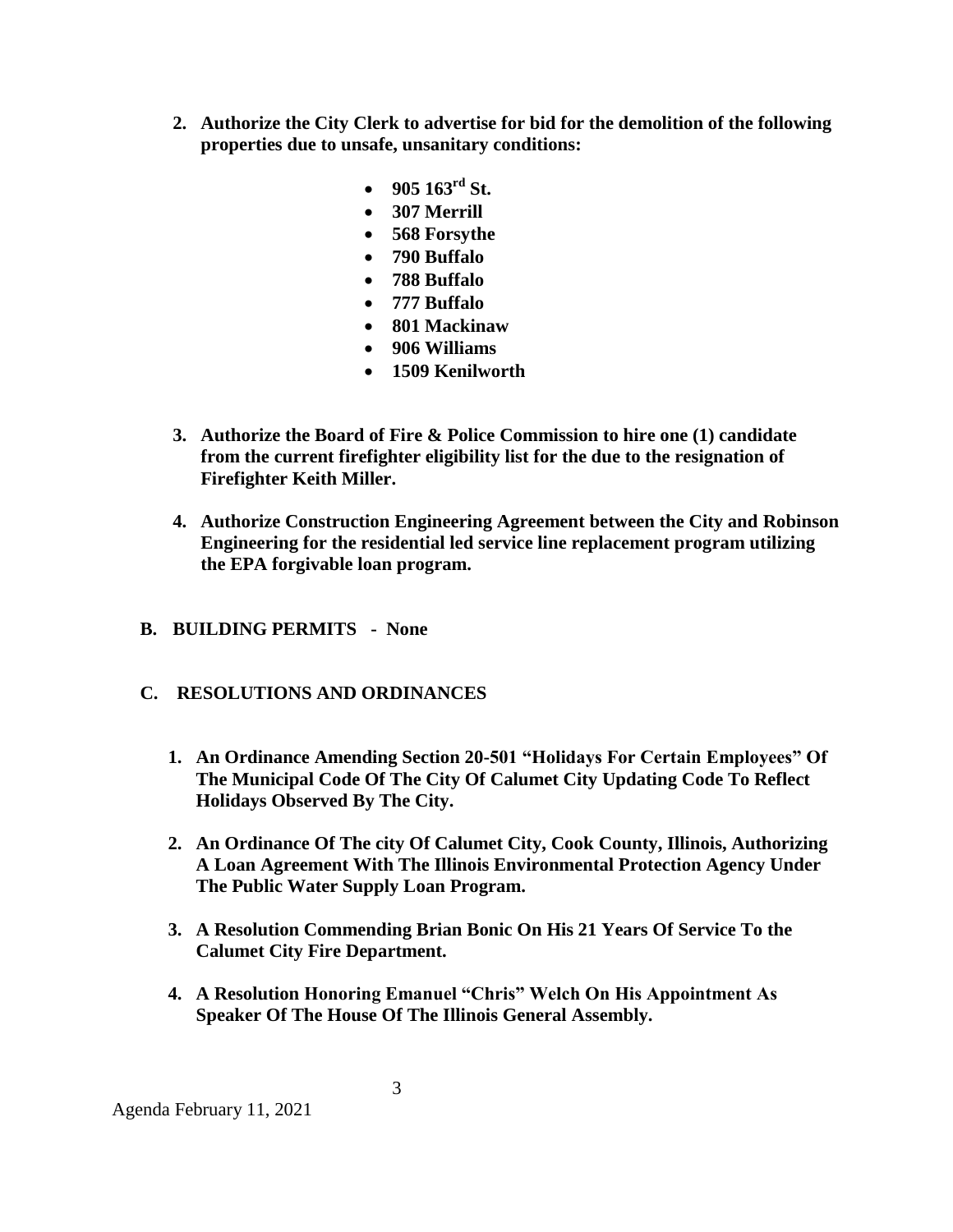- **5. A Resolution Recognizing Calumet City As An Age-Friendly Community: Best Practices.**
- **6. A Resolution Of The City Of Calumet City For Construction On State Highways.**
- **7. A Resolution Authorizing The Sale Of Property Commonly Known As 382-412 Torrence Avenue In The City Of Calumet City, Cook County, Illinois.**

# **D. FINANCIAL MATTERS**

- **1. Approve yearly maintenance for all pole cameras through November 30, 2021; authorize the City Treasurer to remit payment to Complex Network Solutions in the amount not to exceed \$53,560.00 and to charge account #01099-52336.**
- **2. Approve purchase of car ticket printers for Police Department; authorize the City Treasurer to remit payment to CDW-Government in the amount of \$6,391.90 and to charge account #01060-55114 (vehicle modems/cameras/computers)**
- **3. Approve yearly maintenance of the 2 hydraulic passenger elevators at the Police Department; authorize the City Treasurer to remit payment to Schindler Elevator Corporation in the amount of \$5,329.20 and to charge account #01060- 52345.**
- **4. Approve emergency demolition of 910 Williams due to unsafe, unsanitary conditions; authorize the City Treasurer to remit payment to JM Industrial Services, Inc in the amount of \$22,800.00 and to charge account #12507-52645 (2 estimates obtained; lowest proposal accepted).**
- **5. Approve replacement of street light at Sibley & Ingraham; authorize the City Treasurer to remit payment to Lyons-Pinner in the amount of \$6,374.52 and to charge account #04007-52449.**
- **6. Approve hotel/motel tax collected from October 16, 2020 through January 15, 2021 in accordance with Ordinance #02-21; authorize the City Treasurer to remit payment to the Chicago Southland Convention and Visitor's Bureau in the amount of \$2,496.63 to be charged to account #01099-52696.**